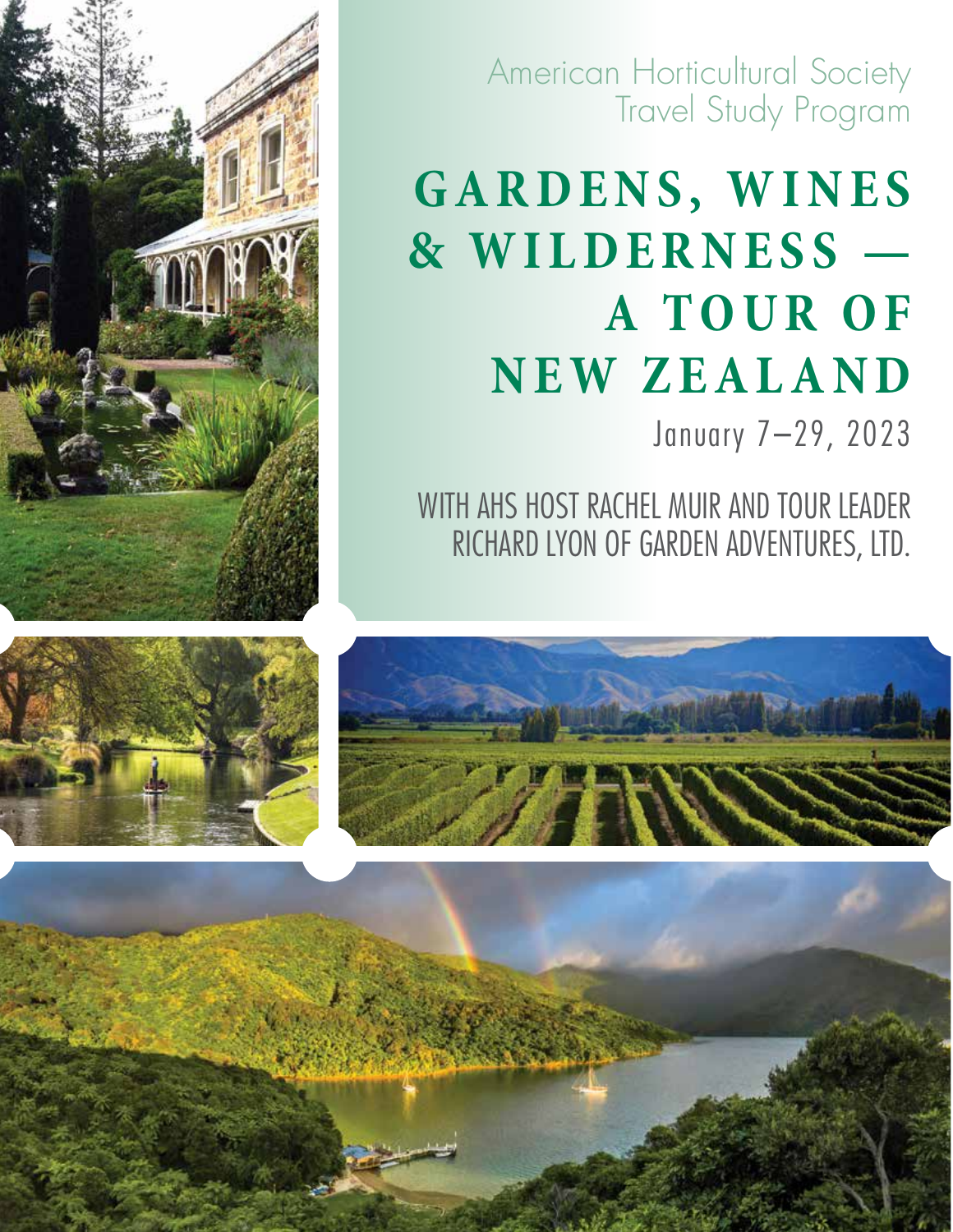Dear Friends of the American Horticultural Society,

I'm happy to present "Gardens, Wines, & Wilderness — A Tour of New Zealand." This wonderful program will offer a wide range of "I'll never forget…" experiences. And the timing couldn't be better: This is your opportunity to leave our January weather behind for the welcoming environs (and people!) of New Zealand.

The Society has offered several New Zealand tours, most recently in 2018, and they have proven to be so popular that we're pleased to offer this extraordinary destination again. Here are just a handful of highlights of this carefully crafted program.

The gardens we'll visit are nothing short of spectacular. In Māori, omaio means a place of peace, quiet, and tranquility, and we'll experience it firsthand at the Omaio garden, which features a puriri tree that is thought to be between 800 and 1,000 years old. The Dunedin Botanic Garden is a Victorian-style pleasure garden that has evolved into an internationally recognized attraction. In addition to the gardens, we will experience fascinating cultural insights during our tour of the Government House. Now, that is a "can't miss" experience. And this is just scratching the surface of the horticultural wonders we'll see.

Museum visits and a castle tour make this itinerary even more extraordinary. At Wellington's Museum of New Zealand Te Papa Tongarewa, we'll take a private guided tour that recounts Maori history and culture. The Auckland War Memorial Museum houses internationally significant Maori and Pacific Island collections. Larnach Castle, built in the 1870s in the Gothic revival style, tells the story of the country's early European history.

We'll have the pleasure of exploring several of New Zealand's delightful cities. Christchurch has earned a reputation as the Garden City. Auckland, New Zealand's largest city, is blessed with beautiful parks and a lively waterfront. Wellington, the capital of New Zealand, has been named one of the world's most livable cities in several surveys. Queenstown is an alpine paradise with much to see and do.

This varied itinerary also includes cruises and ferry excursions. The three-masted sailboat Fiordland Navigator will take us through serene Doubtful Sound, across the Hauraki Gulf to Waiheke Island and the Inter Island Ferry between the North and South Islands. Water abounds in and around New Zealand, with a wide range of experiences available to enjoy the rivers, lakes, and ocean on your free days. During this treat for the senses, we'll be surrounded by towering peaks, cascading waterfalls, and abundant wildlife. True to the title of this program, wine and local cuisine play a major role in our tour. Mudbrick and Kopuwai Delta will host us for wine tastings and lunch, as we travel we'll experience unique opportunities to share food and wine with our garden hosts in the hospitality of their gardens along with the many occasions we share lunch and dinner together as a group in a variety of locations.

Our AHS host will be Rachel Muir, an environmental scientist and ecologist who over the course of a 40-year career worked for a variety of private firms and Federal agencies, including the U.S. Fish and Wildlife Service, the U.S. Geological Service, and the Executive Office of the President, Office of Science and Technology Policy. Now retired and living in North Carolina, Rachel spends her time writing, traveling, teaching at the North Carolina Arboretum, gardening, hiking, and participating in triathlons. You'll appreciate Rachel's warm personality and her in-depth knowledge of botany, ecology, conservation, and gardening.

Our tour leader, Richard Lyon, is a native Kiwi who practices landscape architecture in southeastern Pennsylvania. Richard has been designing and leading garden tours to New Zealand for more than 20 years, including three previous tours for the Society. With his passion for travel, his design expertise, and his familiarity with New Zealand's culture and history, Richard is uniquely suited to guide us on this journey.

Our accommodations are true to the Society's usual high standards, and all are ideally located, whether in city centers or among pristine nature.

My summary here is limited, but the appeal of this itinerary is limitless. Read on for more details about this memorable adventure to New Zealand.

A word to the wise: Make your reservations as soon as possible! This tour is sure to sell out quickly — possibly within days. For your convenience, a reservation form is included along with this brochure.

Cordially,

Marcia Jech

Marcia Zech Chair, AHS Board of Directors

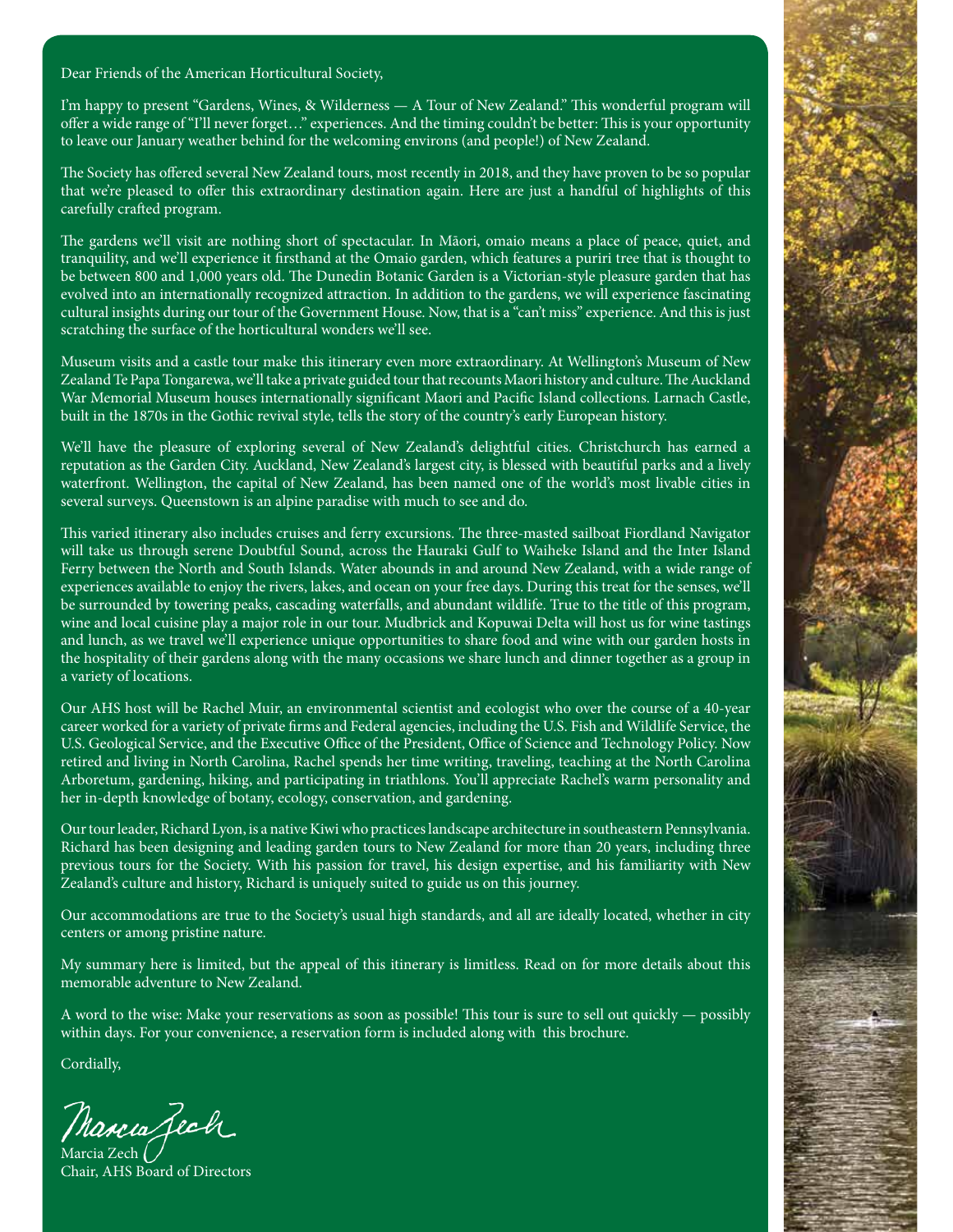### **GARDENS, WINES & WILDERNESS— A TOUR OF NEW ZEALAND**

### WITH AHS HOST RACHEL MUIR AND TOUR LEADER RICHARD LYON OF GARDEN ADVENTURES, LTD.



Join AHS Host Rachel Muir and tour leader Richard Lyon for this once-in-a-lifetime garden travel experience.

### Itinerary Highlights

#### **SATURDAY, JANUARY 7 —DEPART LOS ANGELES**

Depart Los Angeles on Air New Zealand for the overnight flight to New Zealand. Those with East Coast connections are encouraged to arrive a day early to spend the night in L.A. and relax prior to departure.

#### **SUNDAY, JANUARY 8 — TRAVEL DAY**

We will cross the International Dateline during our flight. We lose a day, but don't worry, it will return as we cross the date line on our way home.

#### **MONDAY, JANUARY 9 — AUCKLAND (B, D)**

Welcome to New Zealand! We will arrive in Auckland early in the morning. After collecting baggage and clearing customs, we check into our hotel, where we are pre-registered for early arrival. The rest of the morning is free to unpack, rest, and experience our first impressions of New Zealand. In the afternoon we will visit Auckland War Memorial Museum, to view Māori and Pacific Island exhibits as an introduction to New Zealand's early history. Next, we will visit Totara Waters, a stunning subtropical garden set on the shores of the Waitemata Harbor. This exotic garden features a variety of palms, bromeliads, and cycads. Heading inland, we then complete our day at Mincher, an expansive country garden with diverse planting styles. Here we'll enjoy a welcome dinner and become better acquainted with our fellow travelers.

#### **TUESDAY JANUARY 10 — WAIHEKE ISLAND (B, L)**

A short ferry ride takes us to Waiheke Island, where the microclimate produces some of New Zealand's finest red wines. After a wine tour and *al fresco* lunch at Mudbrick Vineyards, our next stop is Connells Bay, a breathtaking property developed by John and Jo Grow. Their vision of uniting art with nature is apparent in the sweeps of native trees that form special spaces for site-specific New Zealand sculpture. We end the day with a ferry ride back to Auckland to enjoy waterfront dining and shopping.

**WEDNESDAY, JANUARY 11 —PACIFIC COAST (B, L)**

Our first stop will be Wenderholm Regional Park where we will

experience New Zealand's wonderfully unspoiled natural scenery. Next, we go to Omaio, the Māori word for "place of peace and tranquility." This unique venue offers stunning views, diverse native plants, and fascinating gardens. After a leisurely garden luncheon courtesy of our gracious hostess, we will stop for a short stroll through the subtropical Kauri Forest, where we can appreciate the native forest that once covered this land. We'll return to Auckland with time to explore New Zealand's largest city with its parks, waterfront, and restaurants. Alternatively, we will take a short ferry ride to Devonport to enjoy its quaint Victorian villas and waterside cafes.

#### **THURSDAY, JANUARY 12 — SOUTH ISLAND (B, L)**

There are dramatic differences in geology, climate and to some extent culture between the North and South Islands. A short flight from Auckland has us landing in Queenstown in the South Island. Upon arrival, we pick up our luggage and board the coach. As we head into the rugged landscape of Central Otago, we pass abandoned gold fields and lush groves of apricots and grapes. In a private vineyard setting we relax for lunch after tasting the estate olive oils and wines. Returning to Queenstown, we settle into this dramatic alpine resort nestled in the Southern Alps on the shores of Lake Wakatipu.

#### **FRIDAY, JANUARY 13 — QUEENSTOWN (B)**

Today is your opportunity to explore Queenstown at your own pace. Take an exciting trip by jet boat up the Dart River into Mt. Aspiring National Park—authentic "Lord of the Rings" country—or a quiet steamship ride across Lake Wakatipu, or a romantic gondola ride to enjoy stunning alpine views. Other possibilities include white water rafting, hiking, golf, shopping, bus tours, bike riding and fly fishing, not to mention abundant shopping and dining options.

#### **SATURDAY, JANUARY 14 — DOUBTFUL SOUND (B, L, D)**

This morning, we head to Fiordland National Park in Southland, where we will take a ferry ride across Lake Manapouri. Carved by glaciers and surrounded by ancient temperate rainforests, this lake is stunningly scenic. After our ferry ride, we cross over Wilmont Pass, an incredible natural habitat that receives over 20 feet of rainfall each year. We then board the well-appointed Fiordland Navigator yacht for a cruise of serene Doubtful Sound, surrounded by towering peaks, cascading waterfalls, and abundant wildlife. After dropping anchor for the night, we dine on board under the stars.

#### **SUNDAY, JANUARY 15 — DUNEDIN (B, L, D)**

Leaving Doubtful Sound, we will return by ferry across Lake Manapouri to board our coach. Passing through the lush farm country of Southland, we will stop for a picnic lunch while enroute to Dunedin. Once New Zealand's largest city, Dunedin boasts a rich Scottish heritage and sublime examples of Victorian and Edwardian architecture. Tonight, we relax over dinner in our historic hotel. Later you can take a stroll through this thriving University city while enjoying the long days of the southern summer.

#### **MONDAY, JANUARY 16 — DUNEDIN (B)**

Our day begins with a guided tour of the Botanic Gardens,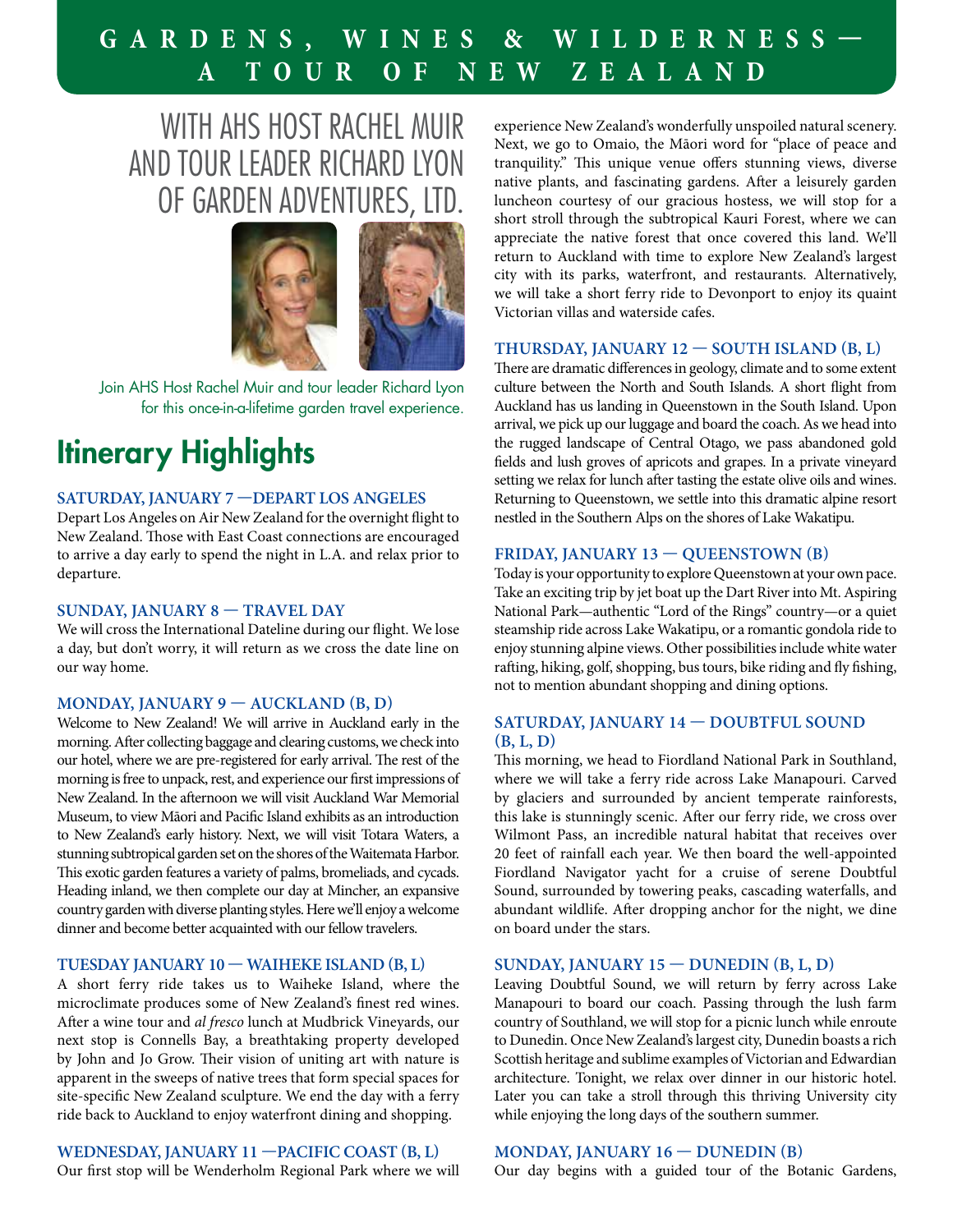New Zealand's oldest. This Victorian-style pleasure garden is internationally recognized for its extensive plant collections. Next, we visit Historic Olveston House to experience the historic and aesthetic delights of early New Zealand when gold and wool ruled, and Dunedin was the economic powerhouse of the county. The afternoon is yours to enjoy the city's vibrant urban scene near our downtown hotel, or you may take a tour out onto the rugged Otago Peninsula to view the South Island's most accessible diversity of wildlife—yellow-eyed penguins, albatrosses, seals, and sea lions.

#### **TUESDAY, JANUARY 17 — MOUNT COOK (B, L, D)**

Leaving Dunedin, we head North following the Pacific coast to Oamaru. This fascinating coastal town has proudly preserved its Victorian heritage. We have time to shop and explore the historic quadrant or stroll to the delightful botanic gardens close at hand. Heading inland, the landscape and climate begin to change dramatically as we begin our journey to Mt. Cook, New Zealand's highest peak. First, we stop to enjoy the wines and lunch in the Kurow Valley before travelling into the spectacular landscapes of the Southern Alps. Our destination is the lakeside village of Tekapo, this spectacular lake is known as the bluest in New Zealand. After settling in, we gather for dinner at the hotel.

#### **WEDNESDAY, JANUARY 18 — MOUNT COOK (B, D)**

Today we offer you an abundance of choices. Relax in the thermal hot pools or explore the Southern Alps by helicopter. Alternatively, hike the alpine trails at the foot of Mt. Cook to a glacier-fed lake. Tonight, after dinner we offer the unique experience of the pristine night skies of the region. Come share the stories and science of New Zealand's southern skies from the nearby Mt. John observatory.

#### **THURSDAY, JANUARY 19 — CHRISTCHURCH (B, L)**

Leaving Mt. Cook, we descend to the Canterbury Plains, New Zealand's largest expanse of flat land, rich in European history



and farming traditions. Our first stop is the Homestead Gardens of Akaunui, where we will learn about the farm's rich colonial past, explore the wonderful gardens surrounding the house with lunch to follow. Next, we head into Christchurch, known as the Garden City for its wonderful parks and charming cityscapes. The evening is free to explore on your own.

#### **FRIDAY, JANUARY 20 — CHRISTCHURCH AND AKAROA (B, L)**

We begin the day with a visit to Ohinetahi, which features a historic home and spectacular gardens that have been restored over the last several decades by architect Sir Miles Warren and his family. The property is known for its collection of New Zealand art, native plants, venerable trees, and floriferous display beds. Next, we continue to the town of Akaroa, situated on the Banks Peninsula near Christchurch. Here we will stop at Fisherman's Bay Garden overlooking the Pacific, where we will enjoy a picnic lunch. The eclectic garden features a wide variety of New Zealand native plants, particularly Hebes. Our third destination in Akaroa is the Giants House, the home and terraced garden of artist Josie Martin. Her self-described "seriously-playful" sculptures and mosaics perfectly accent the equally eye-catching plantings throughout the grounds. Upon returning to Christchurch, continue to discover this delightful city at your own pace.

#### **SATURDAY, JANUARY 21 — MARLBOROUGH (B, L, D)**

Leaving Christchurch, we again cross the Canterbury Plains before heading inland to enjoy the gardens of Penny Zino. As we explore her large rural garden, Penny will share her stories of farming, raising a family, and her passion for gardening. After lunch we return to the spectacular coastal highway as it hugs the Pacific shoreline. As the landscape changes, we begin to experience the vineyards that have made this region world-famous for the Sauvignon Blancs and Chardonnay it produces. After checking into our hotel, we begin to sample the local food and wine of this region at a nearby restaurant.

#### **SUNDAY, JANUARY 22 — MARLBOROUGH (B, L,D)**

Our day begins with a visit to Barewood, a 3-acre garden full of rich plantings surrounding the 100-year-old homestead at its heart. Our hosts, born to the land share their experiences of transitioning from sheep farming to growing grapes. After enjoying lunch, wandering the gardens, and sampling local wines we head back to the coast. Our next destination is Paripuma, a stunning garden filled with native plantings and spectacular ocean views. Returning to our hotel, we have time to relax and enjoy dinner in the hotel.

#### **MONDAY, JANUARY 23 — WELLINGTON (B)**

Departing our hotel, a short coach ride has us arriving at the delightful port town of Picton. Here we depart on the inter-island ferry, first passing through the protected waters of Marlborough Sounds and then into Cook Straits. As we sail into Wellington, New Zealand's capital, we begin to experience this wonderful, cosmopolitan city that will be our home for the next three nights.

#### **TUESDAY, JANUARY 24 — WELLINGTON (B, L)**

Government House, home of New Zealand's Governor-General, is our first stop today for a tour of the grounds that were extensively redesigned in 1990 to include many native plant species. We will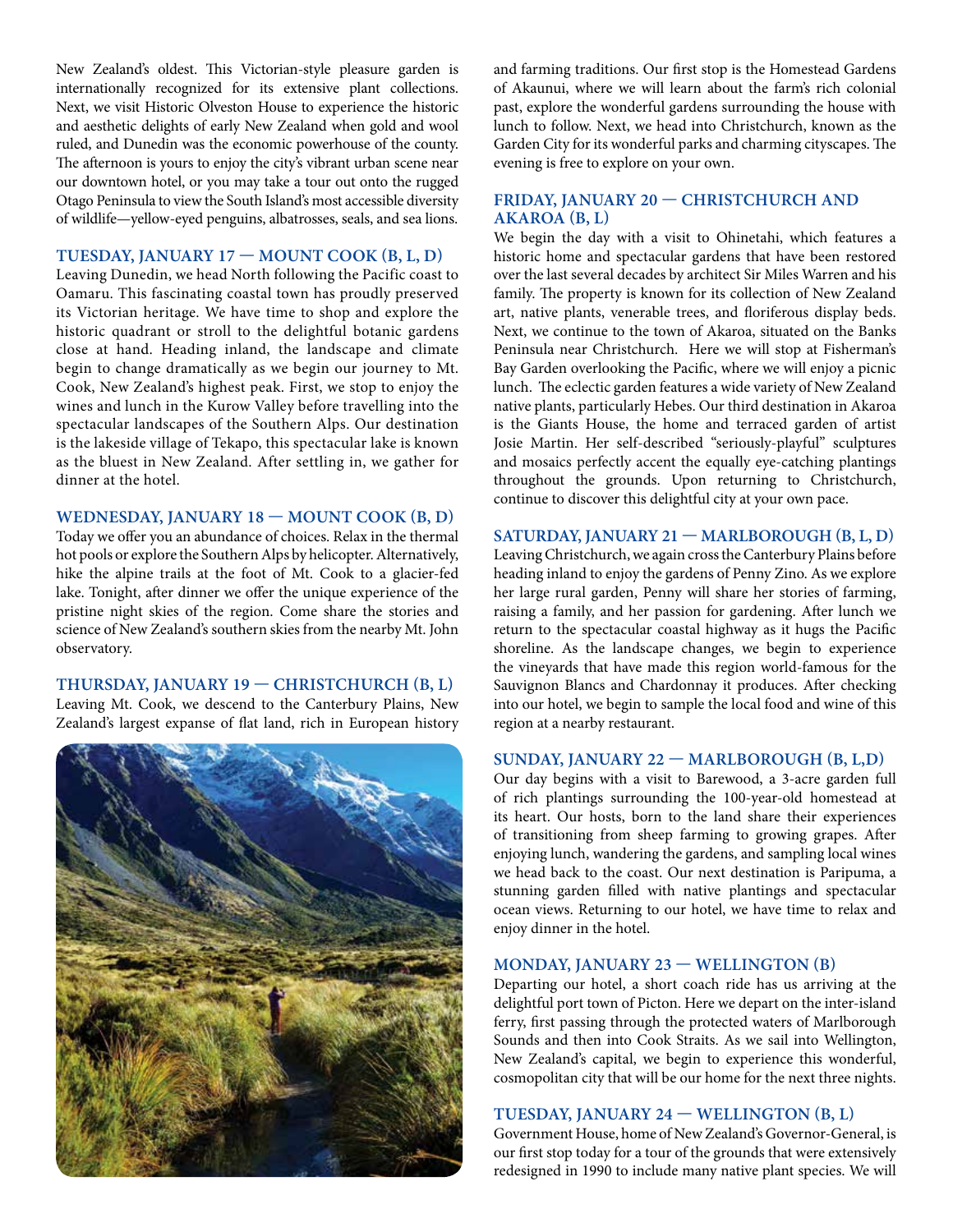

learn about the historical role of the Governor General and how that has transitioned into today's political landscape. Then we'll head to Wellington's wonderful windswept coastline for lunch while enjoying the dramatic views. Returning to the city we will go to "Te Papa," the museum of New Zealand. Our guided tours there will focus on Māori history and culture. Spend the evening relaxing or exploring Wellington on your own.

#### **WEDNESDAY, JANUARY 25 — WELLINGTON (B, D)**

Today you are free to explore this enchanting city from your harborside hotel. Return to "Te Papa" to finish your exploration or visit one of the city's many museums. Ride a cable car to the top and stroll down through the botanical gardens, visit Zealandia bird sanctuary or the wild Wellington coastline. Shopping and dining abound close to our hotel or simply stroll by the waterfront of the magnificent harbor and enjoy the city. Late afternoon we gather to visit Weta Workshop to experience the digital mastery behind such movies as *The Hobbit, Lord of the Rings,* and *Avatar*. An iconic Kiwi experience to explore, learn and buy gifts for those envious of your opportunity. Later we relax over dinner to celebrate another long summer day.

#### **THURSDAY, JANUARY 26 — TO NAPIER (B, L)**

Leaving the city, we climb over the Rimutaka Ranges and descend into the Hawkes Bay Region. With a sunny and mild climate, its economy is mostly farming, fruits and wine. Stopping at Gwavas, the garden is one of the largest privately-owned collections of woody plants in the southern hemisphere. Lunch at the homestead allows you to experience the history of early settlers when Europeans first farmed this area. Onto Napier, New Zealand's art deco city which was rebuilt in the 30's after the city was razed by an earthquake. Starting at the visitors' center, followed by a walking tour of the city we gather an appreciation

for the architecture. Ending our tour at our waterfront hotel, your evening is free to explore this vibrant coastal city.

#### **FRIDAY, JANUARY 27 — NAPIER (B, D)**

Your morning is free to explore the city and waterfront, or simply relax. Serious golfers could get in a game at the world-famous Cape Kidnappers Golf Course. After lunch we will head out to Cape Kidnappers and take a guided tour to the Gannet Sanctuary. Recognized as the world's largest, most accessible nesting colony we can get within feet of these remarkable birds as they come home to feed their chicks. Enroute back to Napier we stop at a local winery to sample the finest wines and fresh produce of Hawke's Bay for dinner.

#### **SATURDAY, JANUARY 28 — ROTORUA (B, L, D)**

Leaving the Pacific Ocean behind we head inland onto the central volcanic plateau of the North Island. Our first stop is on the shores of Lake Taupo, New Zealand's largest lake and dormant volcanic caldera. Surrounded by active volcanoes and geothermal fields, we travel across this unique landscape to Rotorua. Stopping at Tamaki Village, we will enjoy lunch and a Māori cultural experience before arriving in the city. You will have time to explore before our farewell dinner to celebrate adventures shared and new friends made.

#### **SUNDAY, JANUARY 29 — AUCKLAND AND LOS ANGELES (B, D)**

Leaving Rotorua and the volcanic plateau behind, we travel into the rich farmland of the Waikato Valley. As we travel north to Auckland we stop to visit Hamilton Gardens. The Gardens are a fascinating collection of themes portraying the history of gardening throughout the world. Next, we stop at Zealong, New Zealand's only tea-producing estate. After learning the fascinating history of tea, we share tastings and High Tea before heading to Auckland Airport and your overnight flight to the USA.